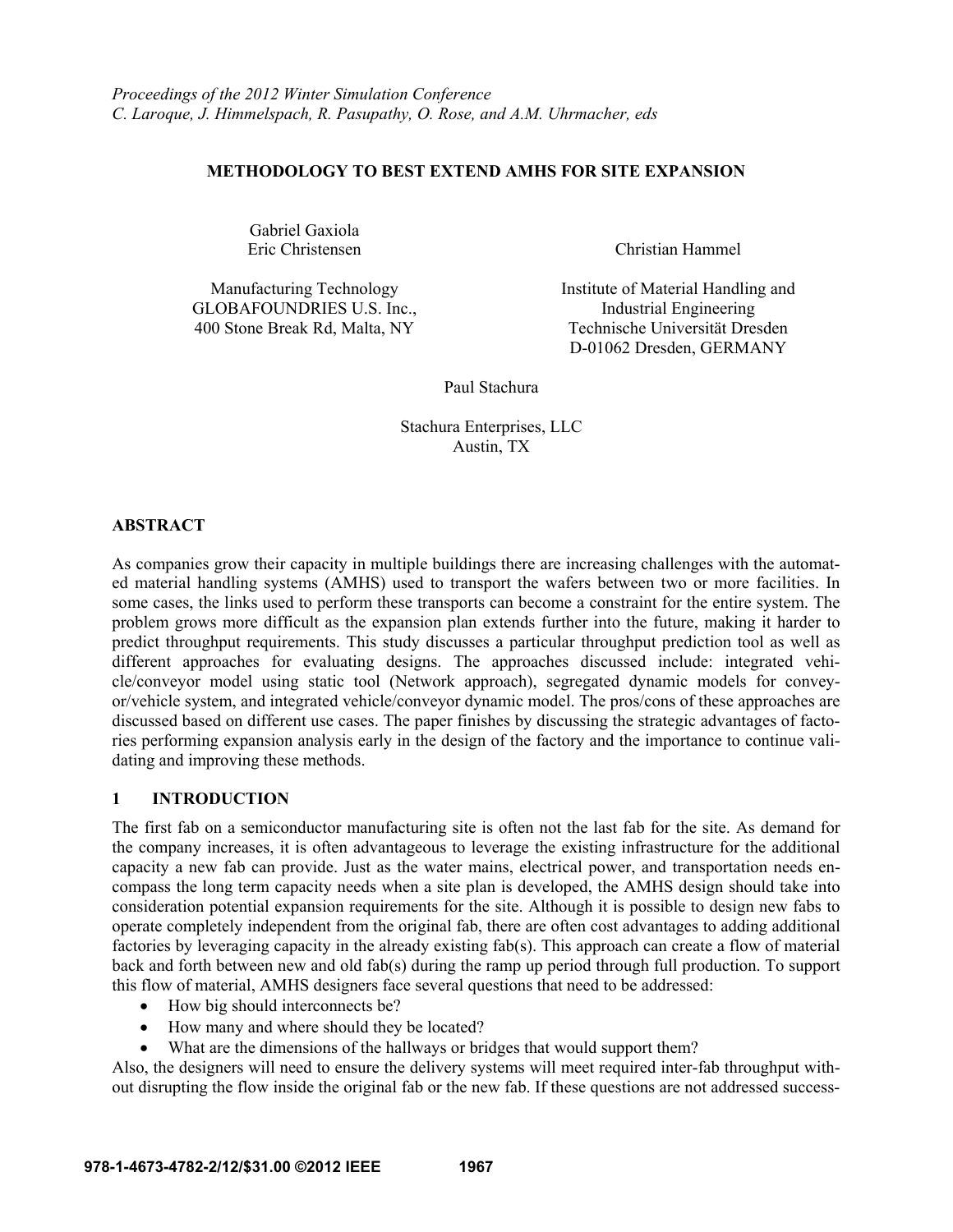fully early in the design process, the site could incur additional AMHS cost throughout its life and could negatively impact the combined potential capacity of the entire campus.

Designers are tasked to address these issues in the most efficient way based on time constraints and resources available. This paper discusses this effort in regards to input definition and design evaluation/output generation. There are several approaches that vary in terms of complexity and usefulness depending on the use case. This paper's intent is to shed some light regarding which approach to use for which cases.

The remainder of the paper is outlined as follows: Section II will summarize related work, Section III will describe an interfab moves prediction model, Section IV will discuss three different design evaluation methodologies including pros and cons, and Section V will present the summary and conclusions.

## **2 RELATED WORK**

Literature research shows a significant number of publications in the area of AMHS modelling for design, forecast and decision making in a single fab or sub-sections of a single fab. Concerning vehicle-based models, Jimenez et al. (2002) looks at an AMHS design based on rails and lifters in different floors and tries to minimize average lot-delivery time. Sturm et al. (2003) outlines the planning approach for two AMHS designs used for interbay transportation in 200mm wafer fabs with regard to good performance and robustness of the system. Nazzal & McGinnis (2006) proposes an analytical model using an extended Markov chain useful in the design of AMHS. Gaxiola et al. (2004) evaluates the benefit of using a redundant overhead shuttle (OHS) system in combination with an interconnected overhead transport (OHT) system to support automated movement of non-production wafers. With regards to conveyor-based models, Miller et al. (2011) discusses the design and test of conveyor-based AMHS configurations with emphasis on comparing centralized versus distributed storage systems. Also, Nazzal et al. (2008) proposes an analytical model for the design of a conveyor-based AMHS to estimate the work-in-process on the conveyor and assess the system stability.

There is an additional set of publications that focuses on linked or semi-linked AMHS/factory models. Jimenez et al. (2010) study AMHS productivity detractors affecting small lot manufacturing (SLM) and use linked simulation models for testing the 12 and 25 wafer-lot scenarios. Kiba et al. (2009) presents a detailed simulation model of the production system and AMHS for a 300 mm semiconductor plant and discusses some of the studies performed with this model, Jimenez et al (2005) discusses capacity models with less detailed AMHS representations which can generate accurate system predictions in comparison to the values produced by fully integrated models while Jimenez et al (2008) identifies a method for classifying a fab model by the level of capacity detail, the level of AMHS detail, or the level of capacity/AMHS detail.

Kohn et al. (2009) considers future performance prediction using simulation techniques different to discrete event simulation and several optimization approaches and Kondo (2008) discusses how AMHS solutions for SLM should stress more transport capacity and shorter Carrier Exchange Time (CET) rather than shorter delivery time. Zimmerhackl et al. (2007) analyzes the effects of SLM on equipment operation and fab performance and describe options for carrier handling and AMHS operation to maximize the productivity benefits of SLM.

In general, none of these publications deal with the design of AMHS extensions into multiple buildings and therefore there is an interest in presenting the work that has been conducted in this area.

## **3 INTERFAB MOVES PREDICTION MODEL**

In order to come up with the design of the facilities AMHS interlinks, the first question to be answered is: "How many moves need to be handled back and forth by the interlink(s)?" The interlink design should be able to accommodate an immediate first-step expansion as well as any possible future expansions within the fab campus. It is recognized that it is possible to accomplish these predictions using factory models that depict in detail the flows, equipment, and logic that will be used in the fabs to trigger such moves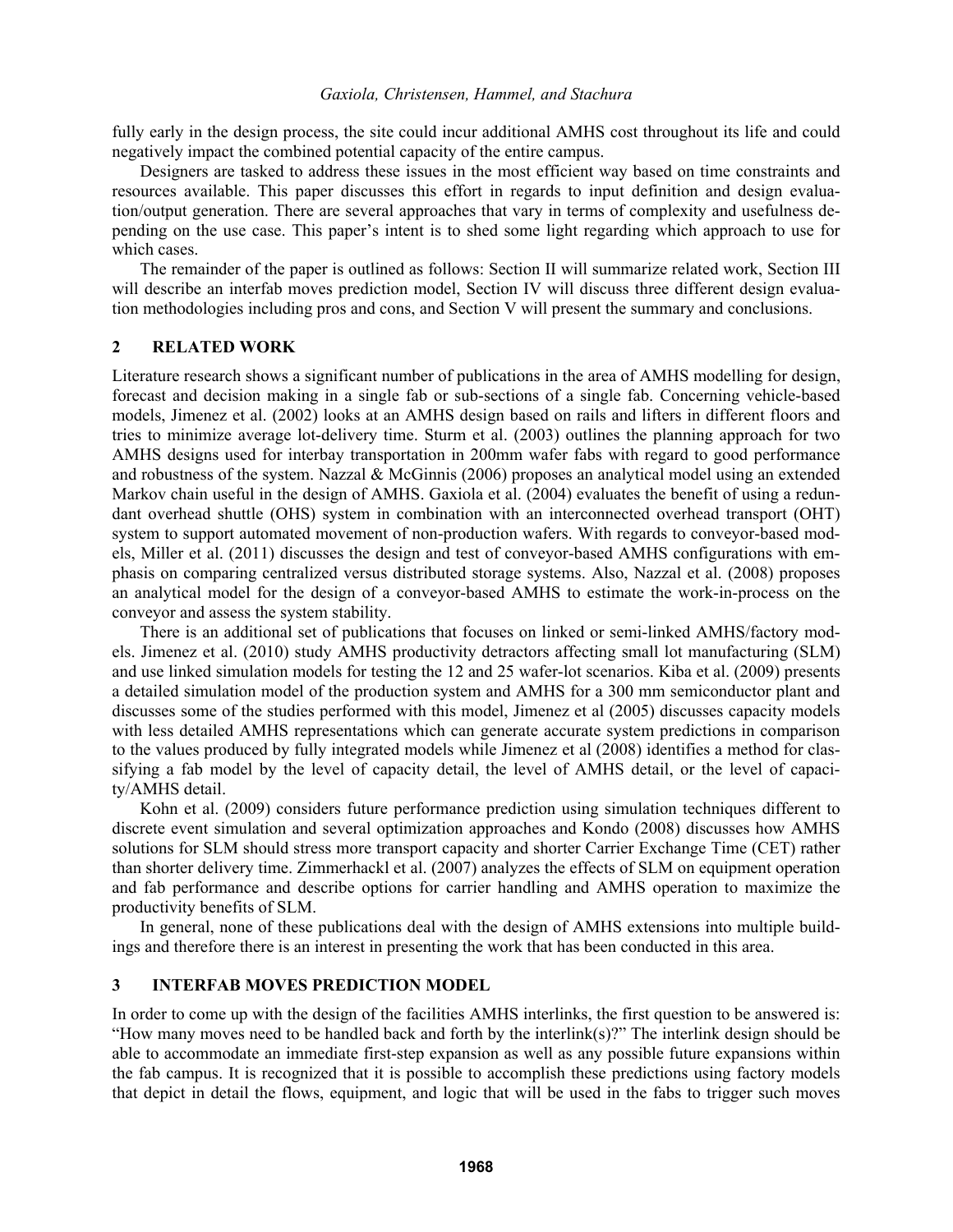(based on load balancing, staging vs. travel times, randomness of down times, etc), but creating such detailed models takes time and requires initial assumptions that will be continually changing during the entire design lifecycle. Instead, a simpler probabilistic model is considered to obtain these interfab move estimates.

A probabilistic spread sheet model to calculate the quantity of movements between buildings can be developed based on three inputs: a process flow, the quantity of required equipment in each building, and the start rate for the site. A single process flow may be used to represent all flows if its share of the total throughput is large enough. Equipment processing times and capacities may be assumed to be sufficient for the start rate and all tools to have the same probability of being used (depending on a certain granularity of tool families). Based on this, the material distribution can be analysed step by step through the entire process flow as shown in table 1. In each step, material is distributed to the buildings according to the required equipment location and quantity. If there are 32 of 65 tools in building 1 able to do the first process step in table 1, nearly half of the material is assumed to be processed in this building. For choosing the equipment in the next step, priority is given to tools within the same building. Anything that can be processed without a building change, remains with the equipment in that building. The remaining material needed to be processed (based on the respective sampling rate) is being evenly distributed to the equipment in other buildings. This causes movements between buildings which are tabulated in a from/to matrix based on the share of total material that is moved (columns "In / Out moves to next step"). According to the example in Table 1, everything has to be moved out of building 3 after the first implant step and into the other building based on their respective number of tools for the second implant step. It is assumed that anything going out of one building has to go into another, therefore only the out-moves are highlighted by yellow and red colours. With this visual feedback, this probabilistic model quickly highlights the problems: equipment placement balance between buildings, process flow inefficiencies, and inter building traffic. Summarizing all inter building moves using this tool provides requirements that can be used for the interlink design. Furthermore, it can be used to automatically analyse changes in tool distribution over the buildings.

|                                       |          | <b>Tool count</b> |       |                |       | In / Out moves to next step |        |        |        | Moves in module |       |       |       |       |                   |
|---------------------------------------|----------|-------------------|-------|----------------|-------|-----------------------------|--------|--------|--------|-----------------|-------|-------|-------|-------|-------------------|
|                                       | Sampling |                   |       |                |       |                             |        |        |        |                 |       |       |       |       | Total<br>building |
| <b>Tool current Setup</b>             | rate     | Blg 1             | Blg 2 | Blg 3          | Blg 4 | total                       | Blg 1  | Blg 2  | Blg 3  | Blg 4           | Blg 1 | Blg 2 | Blg 3 | Blg 4 | change            |
| <b>Masking</b>                        | 100%     | 32                | 13    | 20             | 0     | 65                          | 2%     | 1%     | $-3%$  | 0%              | 16%   | 6%    | 7%    | $0\%$ | 3%                |
| <b>Optical Review</b>                 | 32%      | 5                 |       | $\overline{2}$ | 0     | 9                           | $-5%$  | 1%     | $4\%$  | 0%              | 8%    | 5%    | 7%    | $0\%$ | 5%                |
| <b>After Develop Inspection</b>       | 26%      | 6                 | 5     | 8              | 0     | 19                          | 2%     | $0\%$  | $-2%$  | 0%              | 29%   | 14%   | 17%   | $0\%$ | 2%                |
| Overlav                               | 63%      | 9                 | 4     | 5              | 0     | 18                          | 25%    | $-11%$ | $-14%$ | 0%              | 23%   | $0\%$ | $0\%$ | $0\%$ | 25%               |
| <b>Critical Dimension Measurement</b> | 48%      | 6                 |       | 0              | 0     | 6                           | $-4%$  | 2%     | 3%     | 0%              | 12%   | 3%    | 3%    | 0%    | 4%                |
| <b>Defect Inspection</b>              | 22%      | 8                 |       | 4              | 0     | 15                          | $-2%$  | 0%     | 2%     | 0%              | 7%    | 2%    | 2%    | $0\%$ | 2%                |
| <b>Defect Review</b>                  | 13%      | 6                 |       |                | 0     | 12                          | $-3%$  | 3%     | 1%     | 0%              | 18%   | 4%    | 6%    | 0%    | 3%                |
| <b>Optical Review</b>                 | 32%      | 5                 |       | 2              | 0     | 9                           | $-63%$ | $-17%$ | 79%    | 0%              | 0%    | $0\%$ | 21%   | $0\%$ | 79%               |
| Implant                               | 100%     | 0                 |       | 2 <sup>1</sup> | 0     | $\overline{2}$              | 27%    | 42%    | 100%   | 31%             | 0%    | $0\%$ | $0\%$ | $0\%$ | 100%              |
| Implant                               | 100%     |                   | 11    | 0              | 8     | 26                          | 16%    | $-4%$  | 12%    | $-24%$          | 27%   | 38%   | $0\%$ | 7%    | 28%               |
| Plasma Strip                          | 100%     | 18                | 16    | 5              | 3     | 42                          | $-12%$ | 6%     | 13%    | $-7%$           | 31%   | 38%   | 12%   | $0\%$ | 19%               |
| <b>Wet Strip</b>                      | 100%     | 5                 |       | 4              | 0     | 16                          | $-11%$ | 6%     | 5%     | 0%              | 20%   | 44%   | 25%   | 0%    | 11%               |

Table 1: Interfab Moves Probabilistic Prediction Model

## **4 DESIGN EVALUATIONS METHEDOLOGY**

Once the requirements for moves have been set, the designer will be tasked with selecting the methodology that best fits to evaluate different designs. The methodology used should be able to test the throughput requirements and also provide estimates of delivery times between tool sets in different buildings. In turn, these delivery time estimates will also influence performance expectations for interconnected fab(s) and will help create optimized algorithms for tool selection (e.g. controller should trigger a move only if expected queue time is longer than expected delivery time). In order to evaluate these designs, three different methods are considered in the following sections, followed by a comparison of the pros and cons of each. In section 4.1, the application of the Network approach based on flow analysis and weighted paths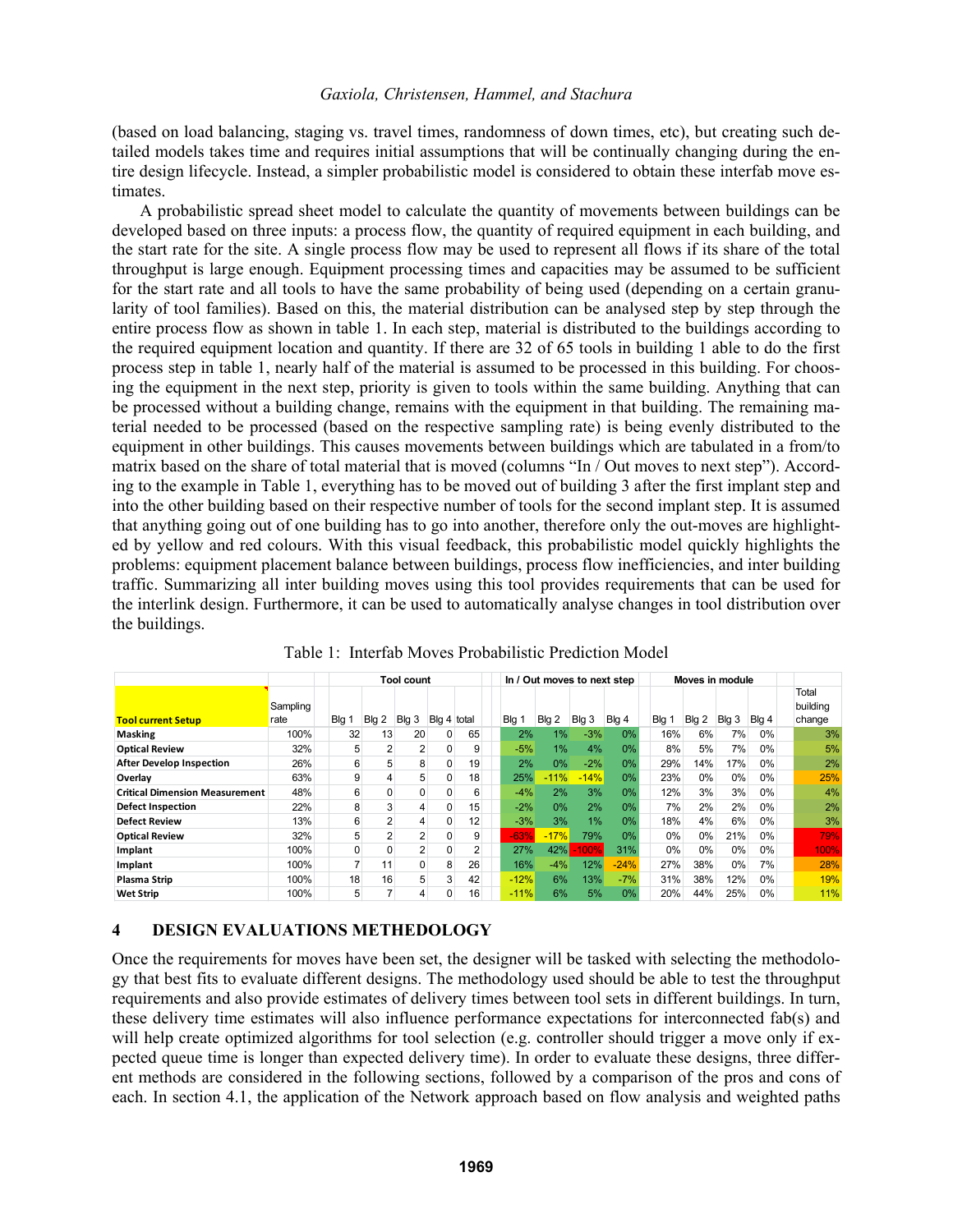is discussed. Section 4.2 has a discussion of dynamic models, with discrete sections of the system modelled separately (e.g. one model for conveyor section, different models for OHT section in building A and building B). Section 4.3 discusses fully integrated AMHS dynamic models. Finally, section 4.4 reviews the pros and cons and case application of each approach.

## **4.1 Integrated Static Models (Network Approach)**

Particularly in the early planning phase, there is a certain discrepancy between the level of detail necessary for dynamic simulation models regarding control logic, vehicle parameters, and transport data with the tentativeness of available information on requirements, constraints and assumptions. Thus, the dynamic simulations might promise more accurate results than actually supported by existing data and the effort of creating a dynamic simulation might be unjustified at such an early planning stage.

A network approach based on AMHS track utilization by loaded vehicles (or conveyor throughput) is another way to establish a basis for further decisions. In this more simplistic approach, the AMHS is represented by a network graph model as proposed by Hammel et al. (2008). Each intersection and potential source or sink of transports becomes a network node; the connecting tracks are the links between them. Assuming that routing decisions of the AMHS are made by some kind of shortest path algorithm, where 'shortest' may be referring to real length or some arbitrary costs assigned to the links, track utilization can be determined using sophisticated network algorithms. The Floyd-Warshall-Algorithm (Floyd 1962, Warshall 1962) for example is designed to identify all shortest paths between any two nodes in one pass. To be more exact, it actually identifies the next node to go to while at one node and heading for a certain destination node. From this matrix, the shortest paths can be generated for all needed origin-destination relationships. By generating a list of transports for a certain time period and identifying the shortest path for each single transport, the average number of transports per hour on each link is determined. This approach neglects any empty vehicle moves. Also, similar to the dynamic simulation, it is dependent on the assumptions and simplifications made when modelling transports. If these transports are generated from certain process flows, they might not include test wafers or empty FOUPs for example. So a certain safety factor has to be applied either to the transports themselves or to the resulting track utilization. Arguing that empty vehicle moves only account for a small percentage of all moves, especially in high load scenarios, the generated track utilization can be taken as acceptably realistic. Collecting maximum numbers of transports per time period through one piece of track from existing comparable systems, the comparison to the calculated numbers gives insight if the layout is functional and where bottlenecks could occur. Furthermore, this approach allows an estimation of transport times based on transport distance and, if they have an impact, number of intersections. Even though this does not take retrieval times into account, it is an acceptable estimate at this stage.

As this method is magnitudes faster in run time than conventional dynamic simulation, and networks can be manipulated quite simply, it is suitable for layout evaluation while it is still possible to change. Different layout alternatives can fast and easily be assessed and compared. Moreover, layouts can be adjusted and tested in order to get rid of over-utilization of pieces of track. Especially for the connections to other fabs, this is an essential point. Where and how to connect track to another building can make a big difference, which is not easily seen without a track utilization chart because of the underlying complexity of the transport structure. As AMHS track mostly has only one level and cannot cross on top of each other, crossing streams are often a problem. In case of fab connections, this becomes obvious if there are two connections with one lane in each direction (Figure 1). Even though maximum throughput could be expected to be doubled compared with one connection, it might in fact not be much higher. If there are two or more typical transport streams that have to cross each other at some point, this crossing area becomes the bottleneck.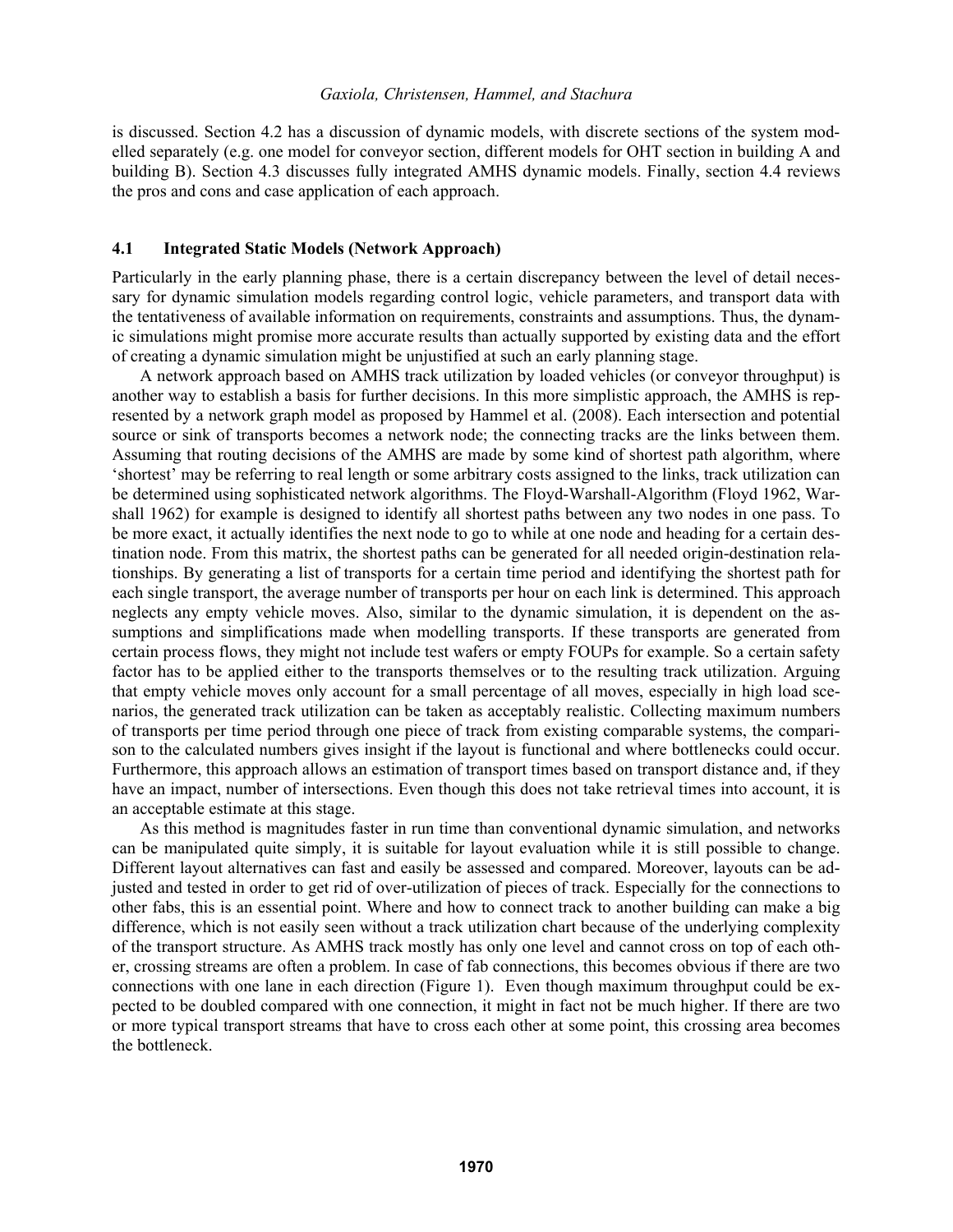

Figure 1: Crossing transport streams limiting the throughput of fab connections

Traffic has to be divided as far as possible to have only certain transport relations use each connection. Furthermore, AMHS track layout has to be adjusted to best support this traffic division. Both aspects can easily be tested by the described network approach. For traffic distribution and in addition to the mere shortest path analysis, an optimization of transport routes is also possible. Routing in state-of-the-art systems is indeed determined by 'lowest priced' paths and the underlying costs for passing pieces of track by vehicles can be adjusted. Hence, manipulation of these costs can redistribute traffic; it can be employed to lower track utilization of over-utilized tracks. Schöps & Hammel (2012) shows that such a cost parameter optimization increased maximum throughput of the AMHS in a producing fab by up to 20% without negative impact to delivery times. Of course, there is a trade-off with delivery times in general. Distributing traffic away from shortest paths elongates the transport distance for vehicles. If this avoids passing bottlenecks, which tend to be at risk of generating traffic jams, a certain longer way should be considered. If there is no risk of traffic jams on the contrary, taking the shortest route is the method of choice. So the right balance of using shortest paths and avoiding traffic jams by decreasing track utilization has to be found. If the maximum throughput of a piece of track is known, the goal of traffic redistribution is to get all track utilizations below this limit. If this is possible, the resulting average travel distance is the benchmark of the acceptability of the considered AMHS layout.

Table 2 shows how results obtained from Network approach compare with results obtained from integrated dynamic simulation approach. The results below are presented as ratios of the results from dynamic model and network approaches for confidentiality reasons. We can see that for car-based systems, maximum throughput estimates matched very well with the results obtained with dynamic modelling, while estimates of average transport time were close. The conveyor system was modelled with Network approach as well, but with much less understanding of the operation characteristics of that system. Therefore, results obtained were considerably off when compared to results obtained from dynamic modelling.

| Dynamic/Network<br><b>Approach Ratio</b> | Based | 4 Lanes Vehicle 6 Lanes Vehicle<br>Based | Conveyor<br>System |  |  |
|------------------------------------------|-------|------------------------------------------|--------------------|--|--|
| Max Throughput                           | 1.0   | 1.0                                      | 2.0                |  |  |
| Avg. Transporting Time                   | 0.8   | 0.9                                      | 1.5                |  |  |

Table 2: Network Approach vs. Integrated Dynamic Approach Results

## **4.2 Segregated Dynamic Models**

When expansion planning for a given campus begins, typically the dynamic models of the initial fab are already available and therefore a decision has to be made whether to expand the initial model (as depicted in section 4.3) or create a separate model with just new fab information. Keeping the models segregated will allow for better manageability and running times, but will rely on assumptions about the other fab.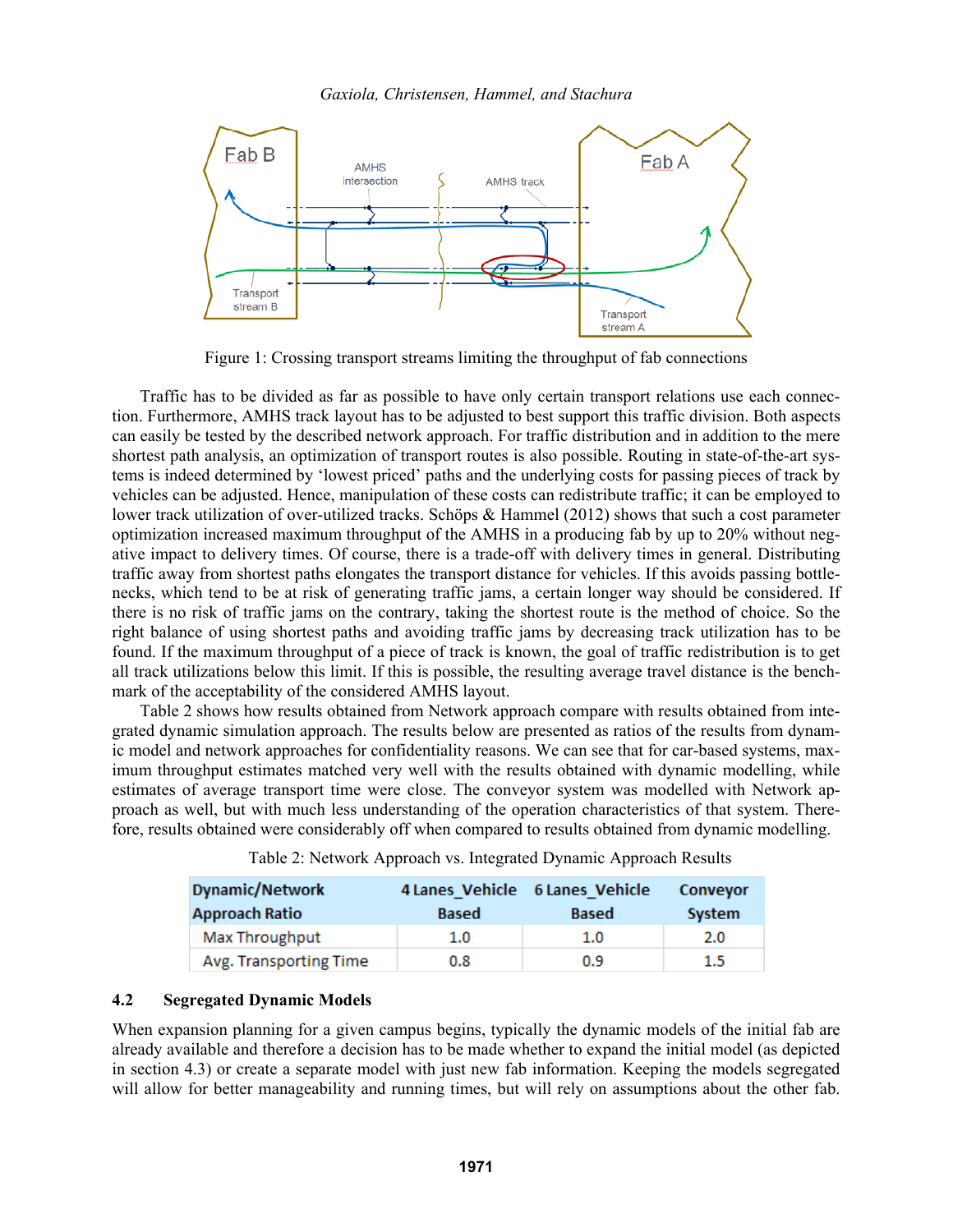How good those assumptions are will affect decision quality, which could add risk to this approach when compared to the fully integrated approach.

Even with this greater risk there are several aspects that make this approach attractive besides the manageability and run times mentioned before. One aspect is the data quality available for the old vs. the new fab. When expanding an existing site there is at least one fab that is already running, so all information can be gathered from real production data. The additional fab is in a rough planning phase where only assumptions on transport scenarios, control logic, and AMHS parameters can be made. Each model's results may be interpreted against the background of accuracy of the used data. The existing fab model can be extended by the transfer connections and a direct comparison to the current validated model can be drawn, so the impact of the connection to production can be directly estimated. The results of the simulation model of the new fab with transfer connections included have to be considered with a larger deviation. Figure 2 shows an example of segregated models.



Figure 2: Segregated Dynamic Models Concept

Another way to keep the models segregated and also mitigate risk about the assumptions from the other fabs is to interconnect them using communication software (e.g. Model Communication Module) or using input/output files (e.g. drop off arrival rate at transfer station from other model) back and forth between different models. This approach could be especially useful when wafer carriers have to change from one system to another (e.g. from vehicle system to conveyor system), although this will also result in slower run time and communication time between models (e.g. when using Model Communication Module). The usefulness of this kind of interconnection is questioned though when the scope includes connecting the same types of systems (e.g. same version of a vehicle system) in different buildings, as it would miss the important aspects of vehicle balancing better captured with fully interconnected model approaches.

#### **4.3 Integrated Dynamic Models**

This kind of modelling is the most ambitious, but also the most complex and time consuming; both from the model building and model running perspective. However, it does represent the least risk in regards to results and input assumptions. In this approach, the AMHS from different buildings/fabs as well as all the interconnections (vehicles and/or conveyors) are simulated as a single model and areas of hand-shake between different systems are modelled (e.g. between conveyor and vehicle systems). One example is the case of two different fabs interconnected using a "same vehicle" based AMHS. In a segregated modelling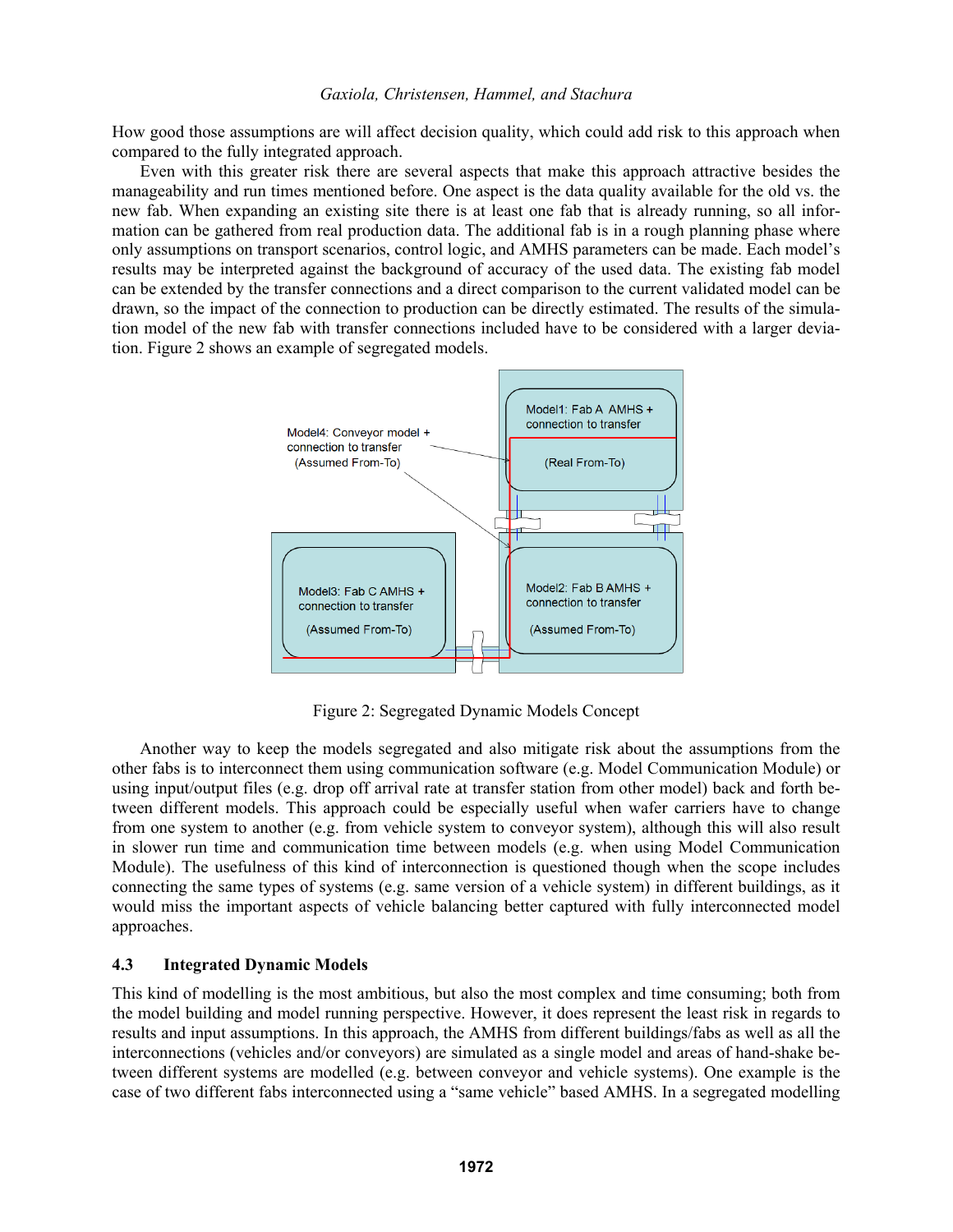approach, a vehicle would travel from origination point in one fab to a "transfer point" between the two fabs where the wafer carrier would be dropped off and the vehicle would be free to search for work in the original fab again. In the real AMHS however, the vehicle would travel to destination fab, drop off the wafer carrier, and then most likely would look for work or park at the destination fab. This situation and the corresponding necessary vehicle balancing logic can only be represented if the two fabs' AMHS systems are simulated in a single model. Failing to do so could lead to overlooking potential problems with the vehicle balancing logic or vehicle utilization. For situations where the change from one fab to another fab also includes a change of AMHS, the need of full interconnection might be less obvious but still would help reduce the risks associated with the arrival rate assumptions coming from the other fab. Better transporting times (for average values as well as peak/95<sup>th</sup> Percentile) and more accurate vehicle utilization statistics will be available from this approach when compared with the previous two approaches.

Figure 3 shows an example of an integrated (or quasi-integrated) dynamic approach for a multiple fab interlink design. The models were used for evaluating three different AMHS designs required to support three possible expansions in a given campus. The network based analysis (section 4.1) could be used to generate these designs out of a broader range of potential layouts. Design 1 and 2 consist of vehicle based AMHS connecting multiple buildings, and design 3 represents a vehicle based system plus a conveyor based AMHS interlink. For simplification purposes, the AMHS in the original fab and the interconnections were simulated in detail, but for the new fab the picks/drops to/from original fab were simulated, but intrafab moves were omitted. In spite of the simplifications, the integrated models had over 15,000 moves per hour and approximately 900 vehicles. Simulation run times were between 1.7x and 2.3x of actual times. This approach allowed for detailed study and statistics collection on the interconnecting links as well as the input/output areas in the original fab, but lacked detail in the study of the input/output areas of the new fab. Nevertheless, the approach was preferred to a completely segregated model approach because of the insight it provided about the interconnecting areas. It was also preferred over a completely integrated approach (with new fab simulated in detail) because of the faster model build and run times. AutoMod 12.4 simulation software based on 64 bit processing was used for these models.



Figure 3: Integrated Dynamic Model Concept

## **4.4 Pros/Cons of Each Approach**

Table 3 shows the pros/cons of the three approaches discussed in this paper as well as the use cases recommended. The network approach is fast to build and to run and allows for interconnecting several fabs together, but results will be limited by how well the designer understands the specific limitations of an AMHS (e.g. after having extensive experience with the dynamic modelling and real operations of that AMHS). It was agreed that this approach was suitable during high level design phase and when good understanding of the limitations of the AMHS exists.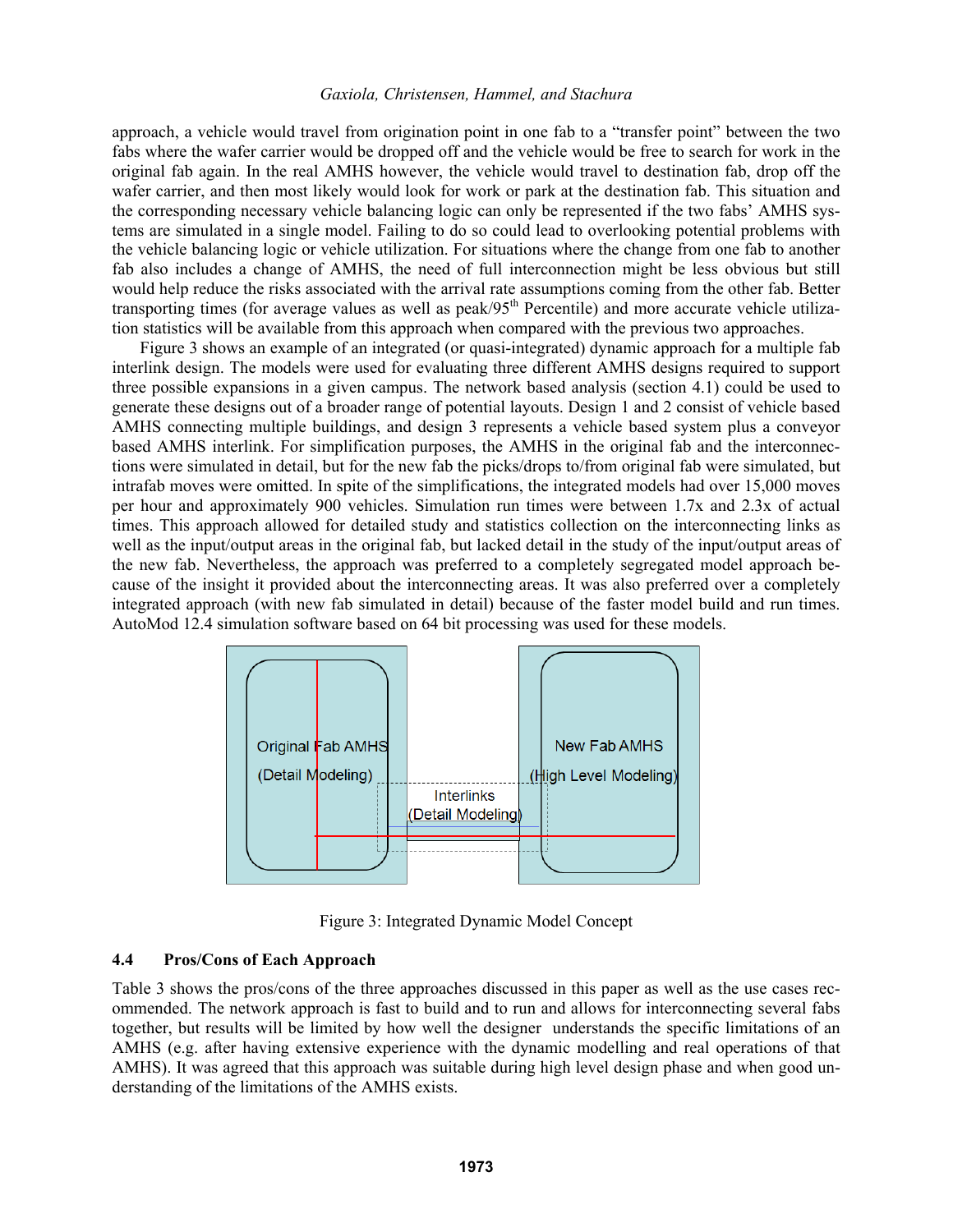Segregated and integrated dynamic approaches are more suitable for detail design models than network approach as they allow for detail investigation of logic and behaviour of the AMHS. The segregated dynamic approach models are faster to build and run and are easier to maintain and manage, but rely heavily on assumptions about inputs from other fabs and in some cases might miss important logic (as the vehicle balancing logic between buildings). Taking into account the high cost of AMHS (typically several million dollars) and the cost of potential future disruptions in manufacturing, designers should consider ways to mitigate this risk. Risk mitigation could be accomplished by using a more complex fully integrated dynamic modelling approaches. In some cases, the benefits of using an integrated dynamic approach are more obvious. For example, when a single AMHS will be used to support different fabs vs. other cases when a different AMHS will be used to support different fabs.

Table 3: Pros/Cons of Network Approach, Segregated Dynamic Modeling and Integrated Dynamic Modeling

| Approach                                                                                         | Pros                                                                       | Cons                                   | <b>Use Cases</b>                  |  |  |
|--------------------------------------------------------------------------------------------------|----------------------------------------------------------------------------|----------------------------------------|-----------------------------------|--|--|
|                                                                                                  | Faster build and run time than dynamic                                     | Specific skills required to use/run    | Initial design phase / high level |  |  |
| Fab B                                                                                            | models                                                                     | approach (not commercial product)      | input data                        |  |  |
| Fab A<br><b>AMHS</b><br>intersection<br><b>AMAR Mark</b>                                         |                                                                            | Requires good understanding of the     |                                   |  |  |
|                                                                                                  | Allow interconnection of several fabs                                      | abstractions of the system modelled    | For narrowing scenarios           |  |  |
|                                                                                                  | Very good initial results for vehicle based                                | Less than optimal results for conveyor | Good understand of AMHS           |  |  |
| NETWORK APPROACH                                                                                 | <b>AMHS</b>                                                                | based models                           | limitations                       |  |  |
| Transport<br>stream B<br>Transport                                                               |                                                                            | Limited statistics availbale (e.g only |                                   |  |  |
| stream A                                                                                         |                                                                            | average of transporting time)          |                                   |  |  |
|                                                                                                  |                                                                            |                                        |                                   |  |  |
|                                                                                                  | Minimize building time if segregated                                       | Relies on input assumptions about      |                                   |  |  |
| Model1: Fab A AMHS +<br>connection to transfer<br>Model4: Conveyor model +                       | models already exist                                                       | other fabs/AMHS                        | Detail design                     |  |  |
| connection to transfe<br>(Real From-To)<br>(Assumed From-To)                                     | Faster to run than integrated dynamic                                      | Could miss important logic when same   |                                   |  |  |
| SEGREGATED DYNAMIC                                                                               | models                                                                     | system running in differents fabs      | Different fab uses different AMHS |  |  |
|                                                                                                  | Easier to maintain and manage than                                         |                                        | Good assumptions available from   |  |  |
|                                                                                                  | integrated models                                                          |                                        | different fab/system              |  |  |
|                                                                                                  | Allow working with different levels of                                     |                                        |                                   |  |  |
| Model2: Fab B AMHS +<br>Model3: Fab C AMHS +<br>connection to transfer<br>connection to transfer | input quality                                                              |                                        |                                   |  |  |
| (Assumed From-To)<br>(Assumed From-To)                                                           | Possible to interconnect using                                             |                                        |                                   |  |  |
|                                                                                                  | communcation modules or input/output                                       |                                        |                                   |  |  |
|                                                                                                  | files                                                                      |                                        |                                   |  |  |
|                                                                                                  |                                                                            |                                        |                                   |  |  |
|                                                                                                  | Allow for best representation of all                                       |                                        |                                   |  |  |
|                                                                                                  | sections of AMHS and its combined effect   Time consuming to build and run |                                        | Detail design                     |  |  |
| Original Fab AMHEGRATED DYNAMIC<br>New Fab AMHS                                                  |                                                                            | Harder to manage/maintain than         | Same AMHS in different            |  |  |
| (High Level Modeling)                                                                            | Stronger results/conclusions                                               | segregated model                       | buildings/fabs                    |  |  |
| Interlinks<br>(Detail Modeling)                                                                  | Provide best statistics (ave & peak values)                                |                                        |                                   |  |  |
|                                                                                                  | of transporting times and vehicle                                          |                                        |                                   |  |  |
|                                                                                                  | utilization                                                                |                                        |                                   |  |  |
|                                                                                                  |                                                                            |                                        |                                   |  |  |

## **5 SUMMARY AND CONCLUSIONS**

This paper presented three different options to evaluate AMHS interconnection designs for multiple fabs and discussed a simplistic methodology to forecast interfab moves. For high level design, the application of a static flow based approach called the Network approach produced very similar results to those obtained by more complex dynamic models, but only for the case of a well known vehicle based AMHS. For detailed design, more complex models based on segregated or integrated approaches are recommended. It was found that segregated dynamic approaches are more suitable for cases with a change of AMHS system between buildings, especially if a communication strategy between models is being considered. Integrated dynamic models are considered more suitable for cases where a single AMHS system is being used in multiple buildings. Today's 64 bit software will facilitate implementation and will reduce risks related to the AMHS logic implementation in different buildings.

Careful consideration of the AMHS design methodologies addressed in this paper is recommended to ensure the best return on investment for site capacity expansion planning. The authors believe further re-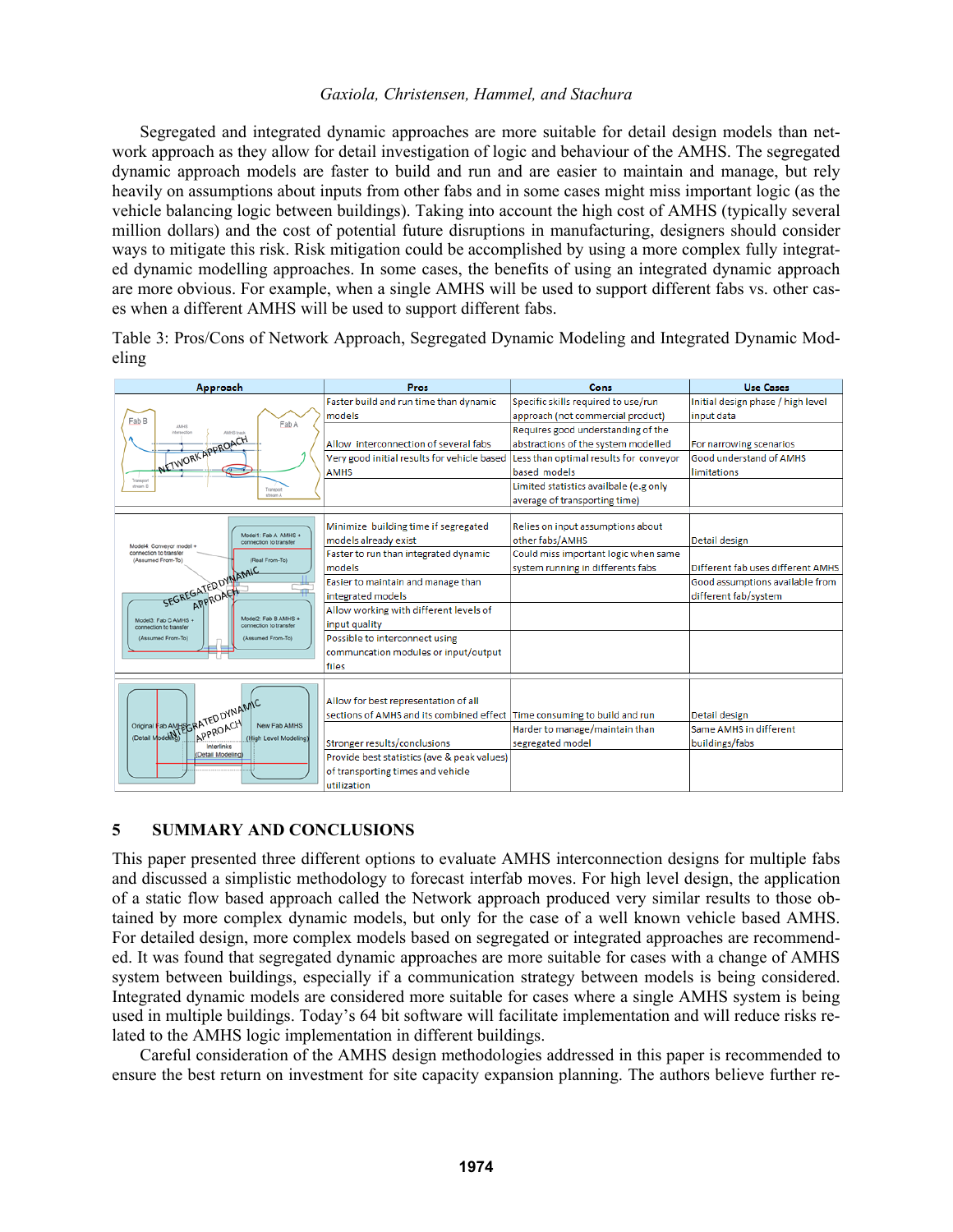search is needed in the creation and validation of interfab move prediction models and in the evaluation, optimization, and impact of interconnected AMHS designs on combined fab performance.

### **REFERENCES**

Floyd, R. W. 1962. Algorithm 97 (SHORTEST PATH). In Communications of the ACM 5, 6: 345.

- Gaxiola, G., Hennessy, L., Glüer, D., Stachura, P., Christensen, E. 2004. Evaluation of an Overhead System as an Alternate Loop to an Interconnected Hoist System. 2004 Brooks Worldwide Automation Symposium, (no page numbers).
- Hammel, C., A. Flemming, F. Schulze, K. Peters. 2008. Application of Methods from Complex Network Theory to MHS Layout Optimization. In Progress in Material Handling Research: 2008, 526-543.
- Jimenez, J., Kim, B., Fowler, J., Mackulak, G., Choung, Y and Kim, D. 2002. Operational Modeling and Simulation of an Inter-Bay AMHS in Semiconductor Wafer Fabrication. In Proceedings of the 2002 Winter Simulation Conference, 1377-1382.
- Jimenez, J., Mackulak, G. and Fowler, J. 2005. Efficient Simulations for Capacity Analysis and Automated Material Handling System Design in Semiconductor Wafer Fabs. In Proceedings of the 2005 Winter Simulation Conference, 2157-2161.
- Jimenez, J., Mackulak, G. and Fowler, J. 2008. Levels of Capacity and Material Handling System Modeling for Factory Integration Decision Making in Semiconductor Wafer Fabs. IEEE Transactions on Semiconductor Manufacturing, Vol. 21, No. 4, November 2008, 600-613.
- Jimenez, J., Bell, M., Adikaram, Ch., Davila,V., Wright, R and Grosser, A. 2010. AMHS Factors Enabling Small Wafer Lot Manufacturing in Semiconductor Wafer Fabs. In Proceedings of the 2010 Winter Simulation Conference, 2575-2585.
- Kiba, J., Lamiable, G., Dauz`ere-P´er`es, S., and Yugma, C. 2009. Simulation of a Full 300mm Semiconductor Manufacturing Plant with Material Handling Constraints. In Proceedings of the 2009 Winter Simulation Conference, 1601-1609.
- Kohn, R., Noack, D., Mosinski, M., Zhou,Z. and Rose, O. 2009. Evaluation of Modeling, Simulation and Optimization Approaches for Work Flow Management in Semiconductor Manufacturing. In Proceedings of the 2009 Winter Simulation Conference, 1592-1600.
- Kondo, H. 2008. Impacts of Small Lot Manufacturing on AMHS. 2008 International Symposium on Semiconductor Manufacturing (2008 ISSM). 93-96.
- Miller, L., Bradley, A., Tish, A., Jin, T., Jimenez, J. and Wright, R. 211. Simulating Conveyor-Based AMHS Layout Configurations in Small Wafer Lot Manufacturing Environments. In Proceedings of the 2011 Winter Simulation Conference, 1944-1952.
- Nazzal, D. and McGinnis, L. 2006. An Analytical Model of Vehicle-Based Automated Material Handling Systems in Semiconductor Fabs. In Proceedings of the 2006 Winter Simulation Conference, 1871- 1879.
- Nazzal, D., Carlo H., Johnson, A. and Jimenez, J. 2008. An Analytical Model for Conveyor Based AMHS in Semiconductor Wafer Fabs. In Proceedings of the 2008 Winter Simulation Conference, 2148-2155.
- Schöps, M., C. Hammel. 2012. Netzwerktheoretische Optimierung des Materialflusses in der Halbleiterproduktion. In Information als Veränderungstreiber – Technische & Organisatorische Aspekte: Tagungsband: Institutskolloquium 2012 des Instituts für Technische Logistik und Arbeitssysteme, Edited by M. Schmauder, T. Schmidt, S. Rank, S. 74-81. - ISBN 978-3-86780-257-4.
- Sturm, R., Seidelmann, J., Dorner, J. and Reddig, K. 2003. An Approach to Robust Layout Planning of AMHS. In Proceedings of the 2003 Winter Simulation Conference, 1366-1372.
- Warshall, S. 1962. A Theorem on Boolean Matrices. In Journal of the ACM 9, 1: 11–12.
- Zimmerhackl, O., Rothe, J., Schmidt, K., Marshall, L. and Honold, A. 2007. The Effects of Small Lot Manufacturing on AMHS Operation and Equipment Front-End Design. International Symposium on Semiconductor Manufacturing (2007 ISSM), 1-5.